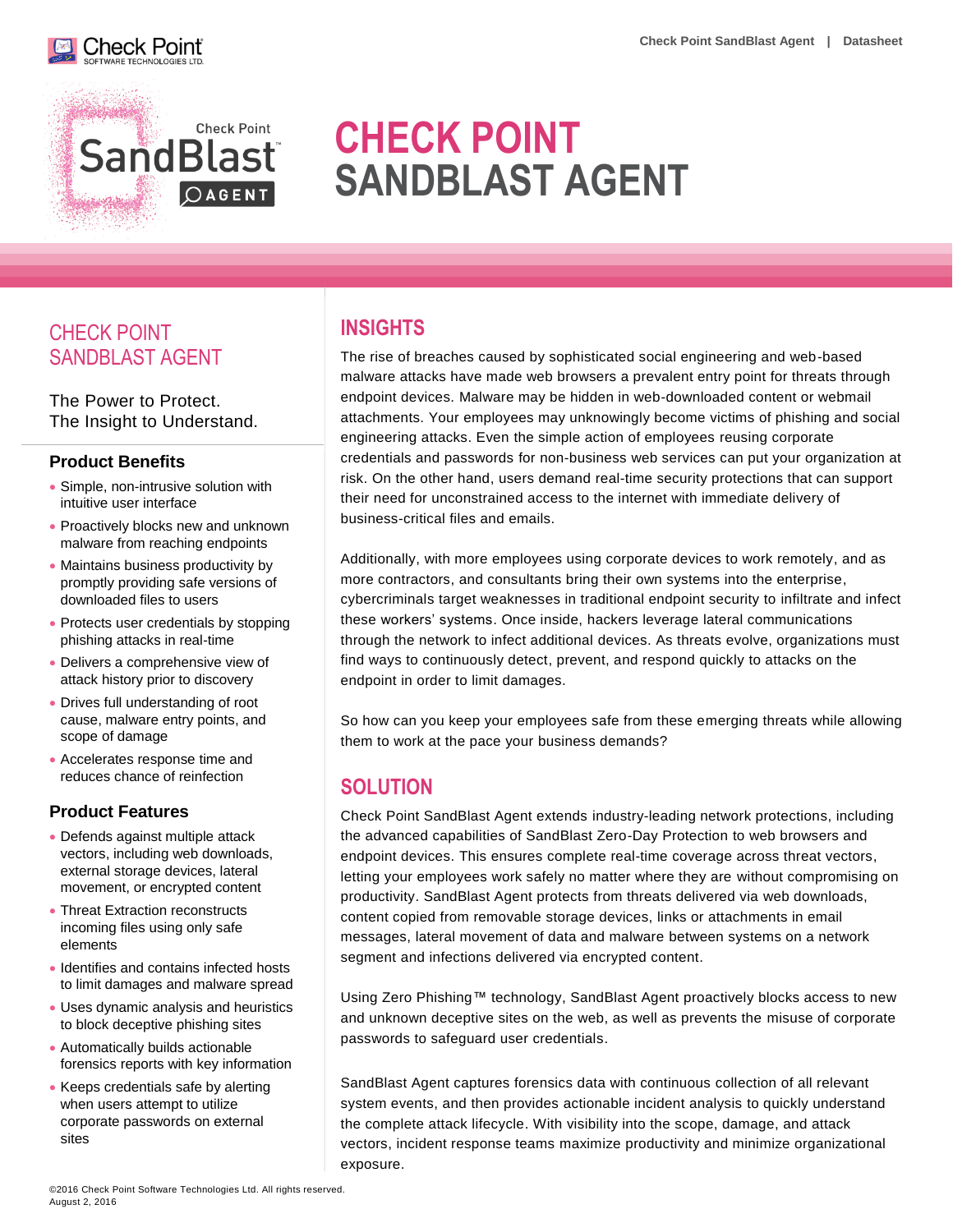#### **PREVENTS ZERO-DAY MALWARE**

Check Poinť

Check Point SandBlast Agent extends the proven protections of SandBlast Zero-Day Protection to endpoint devices, as well as to web browsers. Threat Extraction reconstructs downloaded files in seconds, eliminating potential threats and promptly delivering a safe version to users. At the same time, Threat Emulation discovers malicious behavior and prevents infection from new malware and targeted attacks by quickly inspecting files in a virtual sandbox.

#### **BLOCKS ZERO-DAY PHISHING ATTACKS**

The Zero Phishing capability within SandBlast Agent uses dynamic analysis and advanced heuristics to identify and prevent access to new and unknown phishing sites targeting user credentials through web browsers in real-time.

In addition, this capability prevents theft of corporate credentials from potential breaches of passwords on third party sites by alerting users when violating the corporate password re-use policies.

#### **IDENTIFIES AND CONTAINS INFECTIONS**

With a local version of Anti-Bot security protection, continuously updated with the latest Threat Intelligence data via ThreatCloud, SandBlast Agent identifies and blocks bot communications with command and control servers to contain and quarantine any infected hosts.

#### **COMPREHENSIVE COVERAGE ACROSS THREAT VECTORS**

SandBlast Agent secures users from threats delivered via web downloads using techniques such as phishing, malicious content copied from removable storage devices, infections caused by lateral movement of data and malware between systems on a network segment, as well as infections delivered via encrypted content.

#### **FULL VISIBILITY OF SECURITY EVENTS**

Check Point SandBlast Agent provides full visibility with its forensics capabilities, monitoring and recording all endpoint events: files affected, processes launched, system registry changes, and network activity. SandBlast Agent can trace and report the steps taken by malware, including zero-day threats. Continuous monitoring by SandBlast Agent ensures that data is available after a completed attack, even those that remove files and other indicators of compromise left on the system.



#### **ACTIONABLE INCIDENT ANALYSIS**

The forensics analysis process automatically starts when a malware event occurs. Using a combination of advanced algorithms and deep analysis of the raw forensic data, it builds a comprehensive incident summary. The summary provides key actionable attack information, including:

**Malicious events** – What evidence of suspicious behavior was detected throughout the attack lifecycle?

**Entry point** – How did the attack enter the network? What were the main elements used in the attack? How was the attack initiated?

**Damage scope** – What did the malware do once activated that may impact the business? What data was compromised and/or copied externally?

**Infected hosts** – Who else or what else is affected?

|                      | General                   | Detection                                                                                         | Damage | Malicious Files Events |  |                                                                                                        |                      |
|----------------------|---------------------------|---------------------------------------------------------------------------------------------------|--------|------------------------|--|--------------------------------------------------------------------------------------------------------|----------------------|
|                      |                           |                                                                                                   |        |                        |  |                                                                                                        |                      |
|                      | Machine Info              |                                                                                                   |        |                        |  |                                                                                                        |                      |
| PC Name<br>User Name |                           | laptop044                                                                                         |        |                        |  | Analysis Time                                                                                          | 03-Mar-2016 13:50:12 |
|                      |                           | iohndoe                                                                                           |        |                        |  | Logon Time                                                                                             | 02-Mar-2016 13:41:53 |
| Detection            |                           |                                                                                                   |        |                        |  |                                                                                                        |                      |
|                      |                           |                                                                                                   |        |                        |  |                                                                                                        |                      |
| Product              |                           | Check Point Anti-Malware detected malicious file c:\users\iohndoe\appdata\local\temp\low\987a.tmp |        |                        |  |                                                                                                        |                      |
|                      |                           |                                                                                                   |        |                        |  |                                                                                                        |                      |
|                      |                           |                                                                                                   |        |                        |  |                                                                                                        |                      |
|                      |                           |                                                                                                   |        |                        |  |                                                                                                        |                      |
|                      |                           | \$iadbt8k.pdf [Data Loss: Document]<br>\$iu7siyk.pdf [Data Loss: Document]                        |        |                        |  |                                                                                                        |                      |
| Damage               |                           |                                                                                                   |        |                        |  | advanced adobe indesign _ training in london and bristol _ transmedia traini.pdf [Data Loss: Document] |                      |
|                      |                           |                                                                                                   |        |                        |  |                                                                                                        |                      |
| <b>Entry Point</b>   | 1. Started [iexplore.exe] |                                                                                                   |        |                        |  |                                                                                                        |                      |

This comprehensive attack diagnostics and visibility supports remediation efforts. System administrators and incident response teams can swiftly and efficiently triage and resolve attacks, getting your organization back to business as usual quicker.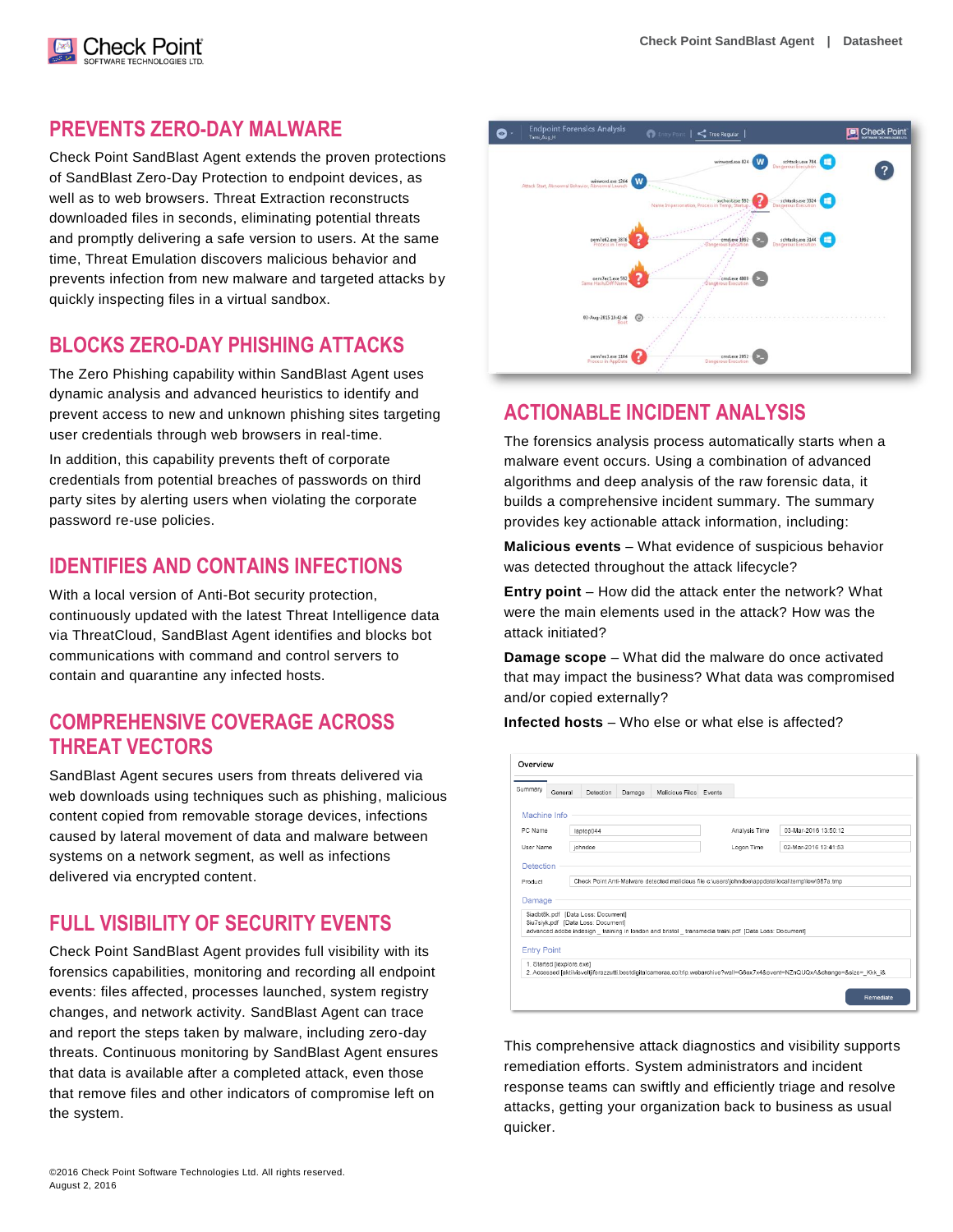#### **DETAILED INCIDENT REPORTS**

Check Poinť

The forensics capability within SandBlast Agent allows you to view event reports, triggered from the gateway or endpoint itself, from a central location using SmartEvent. Security Administrators can also generate reports for known malicious events, providing a detailed cyber kill chain analysis. These reports provide actionable incident analysis, accelerating the process of understanding the complete attack lifecycle, damage and attack vectors.

## **THIRD-PARTY INTEGRATION**

SandBlast Agent works in conjunction with Antivirus and other security solutions from Check Point, as well as from other vendors. It enhances the detection capabilities of existing Antivirus products, enabling protection from advanced threats and providing actionable incident analysis. When triggered by an event or investigation request by another Check Point component or third party solution, endpoint forensics logs are analyzed to generate reports viewable in SmartEvent and SmartLog.

# **SANDBLAST FAMILY OF SOLUTIONS**

The SandBlast Zero-Day Protection solution suite also includes additional products that provide advanced threat protection for enterprise networks and cloud applications.

## **EASY TO DEPLOY AND MANAGE**

SandBlast Agent provides flexible deployment options to meet the security needs of every organization. SandBlast Agent for Browsers can be quickly deployed as an integral part of the SandBlast Agent on the endpoint, or with a minimal footprint as a standalone solution for web browsers.

Regardless of which package you select, the non-intrusive, low-overhead deployment utilizes a SandBlast remote sandbox running as a service – on either the SandBlast Service or your own private appliances – resulting in minimal impact on local performance and full compatibility with installed applications.

#### **SandBlast Agent for Browsers Package**

SandBlast Agent for Browsers is a browser extension focused on preventing attacks that use web browsers as a main entry point. It includes the capabilities of Threat Emulation, Threat Extraction, Zero Phishing and credential protection.

This stand-alone solution can be implemented using a simple browser plugin and is an ideal fit for organizations looking for rapid deployment with a minimal footprint. SandBlast Agent for Browsers utilizes standard endpoint management tools, such as GPO (Group Policy Object) to push policy to user endpoints.

#### **SandBlast Agent Complete Package**

SandBlast Agent prevents threats on endpoint devices. It includes the capabilities of Threat Emulation, Threat Extraction, Forensics, Anti-Bot, as well as Zero Phishing and credential protection.

SandBlast Agent can be quickly deployed, and all policies are managed centrally through SmartCenter. Event logs and incident reports are accessed through SmartEvent and SmartLog, providing deep insight to understand even the most advanced attacks.